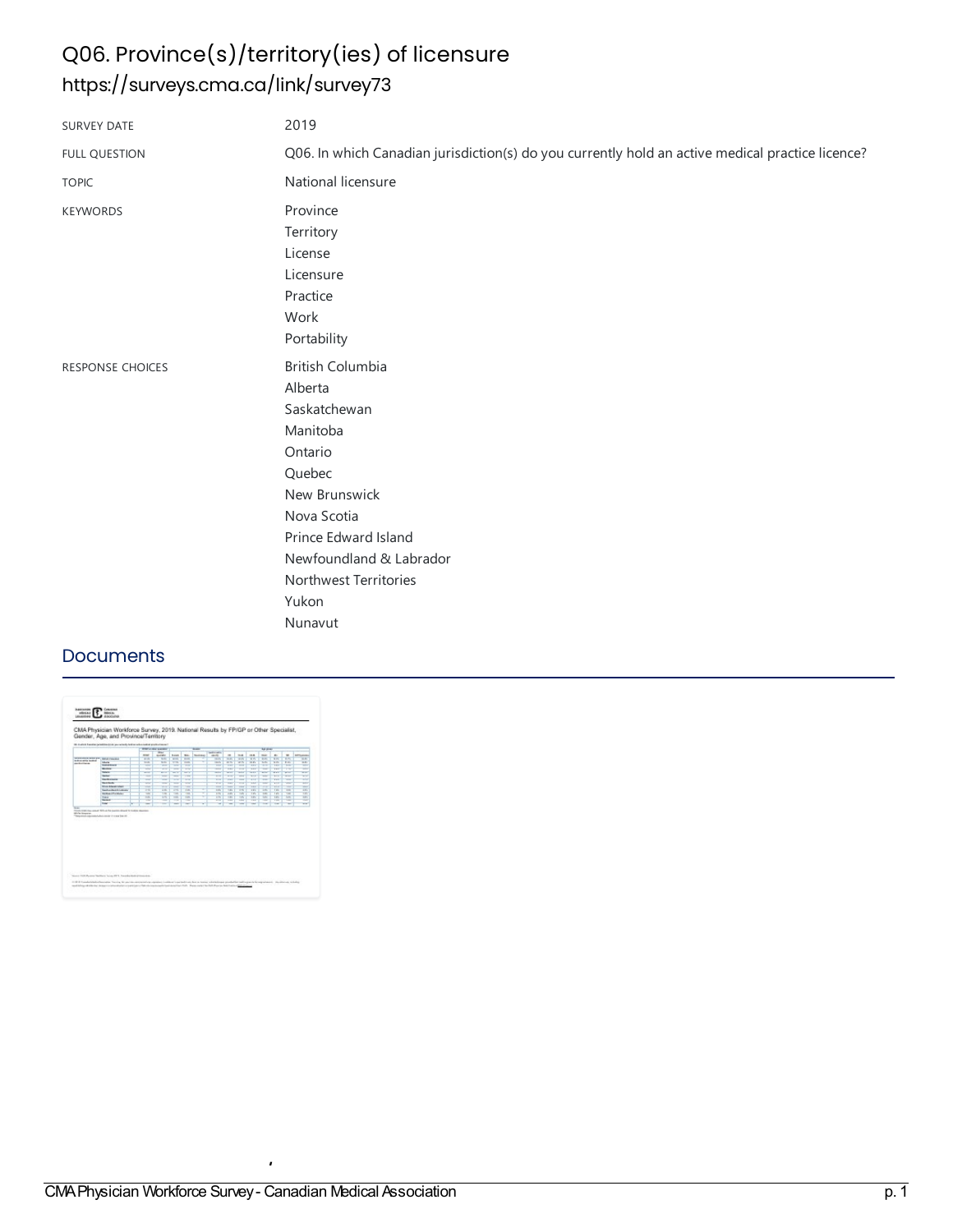## Q07. Main province/territory of practice <https://surveys.cma.ca/link/survey75>

| <b>SURVEY DATE</b>      | 2019                                                                                                                                                                                                                |
|-------------------------|---------------------------------------------------------------------------------------------------------------------------------------------------------------------------------------------------------------------|
| <b>FULL QUESTION</b>    | Q07. In what province/territory do you primarily work?                                                                                                                                                              |
| <b>TOPIC</b>            | National licensure                                                                                                                                                                                                  |
| <b>KEYWORDS</b>         | Province<br>Territory<br>Practice<br>Work                                                                                                                                                                           |
| <b>RESPONSE CHOICES</b> | <b>British Columbia</b><br>Alberta<br>Saskatchewan<br>Manitoba<br>Ontario<br>Quebec<br>New Brunswick<br>Nova Scotia<br>Prince Edward Island<br>Newfoundland & Labrador<br>Northwest Territories<br>Yukon<br>Nunavut |

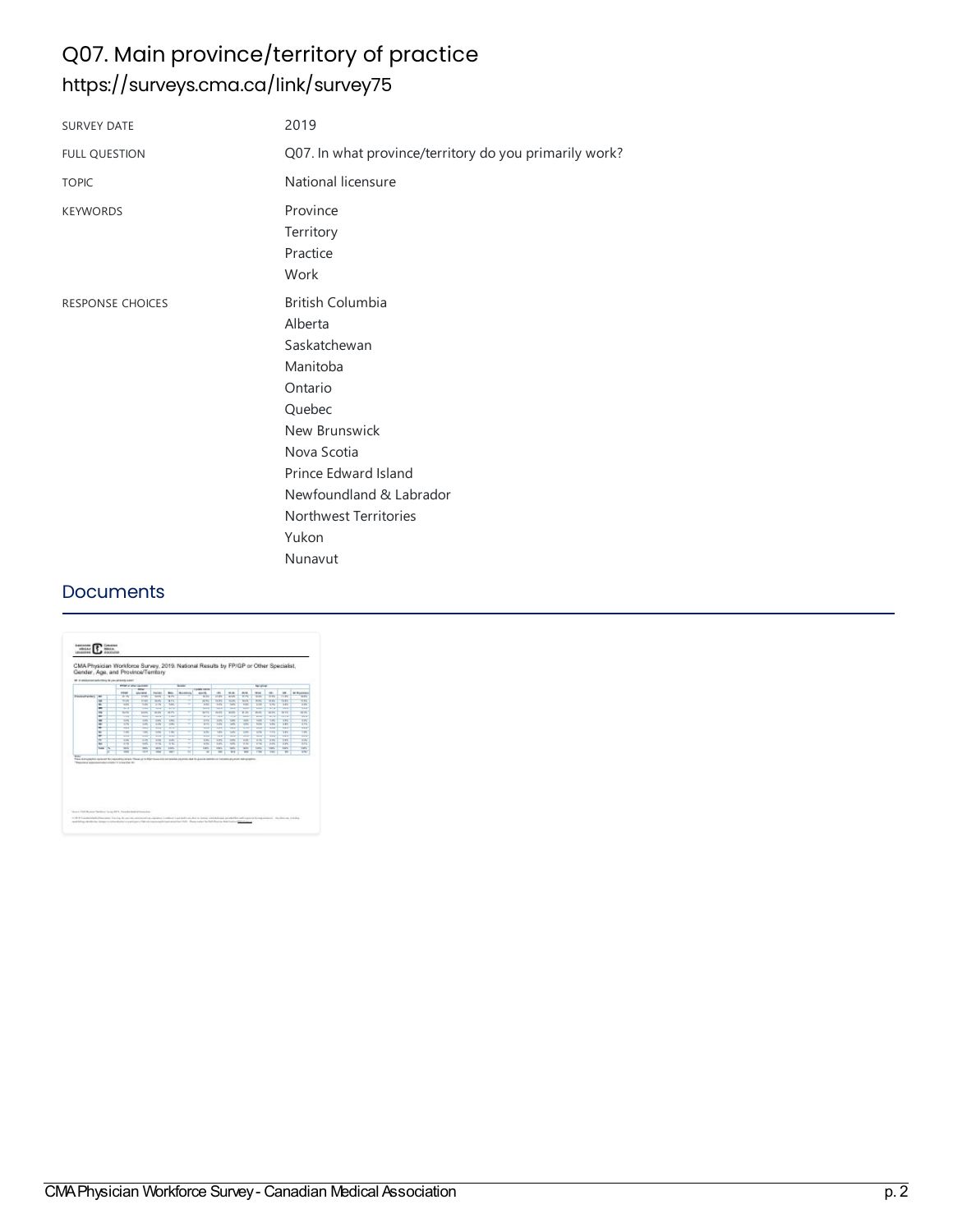## Q09. Applying for licensure in another jurisdiction <https://surveys.cma.ca/link/survey77>

| <b>SURVEY DATE</b>      | 2019                                                                                                                                                                                                     |
|-------------------------|----------------------------------------------------------------------------------------------------------------------------------------------------------------------------------------------------------|
| <b>FULL OUESTION</b>    | Q09. Have you ever applied for a licence to practise medicine with a Canadian medical regulatory<br>authority in a province or territory other than where you were first licensed to practise in Canada? |
| <b>TOPIC</b>            | Access to services<br>National licensure                                                                                                                                                                 |
| <b>KEYWORDS</b>         | License<br>Licensure                                                                                                                                                                                     |
| <b>RESPONSE CHOICES</b> | Yes<br><b>No</b>                                                                                                                                                                                         |

| 55 Status Avenue Modello Classica N.A.Willia Additional Confederation of Additional Constitution of Activities of Million Advertised Activities and Activities of Company of Activities |             |   |                                                    |                            |                                  |                          |                    |                    |                        |             |                          |                  |                              |                            |                        |
|-----------------------------------------------------------------------------------------------------------------------------------------------------------------------------------------|-------------|---|----------------------------------------------------|----------------------------|----------------------------------|--------------------------|--------------------|--------------------|------------------------|-------------|--------------------------|------------------|------------------------------|----------------------------|------------------------|
|                                                                                                                                                                                         |             |   | <b>COMPANY</b> or collect an animate<br><b>ice</b> |                            | <b>Service</b><br>Lander and Ar- |                          |                    | Aproved            |                        |             |                          |                  |                              |                            |                        |
|                                                                                                                                                                                         |             |   | <b>Array</b>                                       | <b>KINDING</b>             | <b>Sider</b>                     | m.                       | <b>Talk Allane</b> | <b>GALLEY</b>      | $\sim$                 | <b>MAGE</b> | <b>PER</b>               | 16.64            | <b>PH</b>                    | $\rightarrow$              | <b><i>RITUATER</i></b> |
| <b>Reference for Security Print</b><br>Literaturnship                                                                                                                                   | THE         |   | <b>ALC UNIT</b><br>W                               | <b>SOLU</b><br><b>WORK</b> | w<br><b>BOX</b>                  | <b>SCO</b><br><b>SOF</b> | ÷                  | win<br><b>Wind</b> | <b>SING</b><br>Tal Mit | m<br>K.V    | <b>WIN</b><br><b>KLA</b> | ww<br><b>WAY</b> | <b>Winter</b><br><b>King</b> | <b>STAR</b><br><b>KITA</b> | <b>Service</b><br>350  |
| <b>Subdivision Prints II</b> &<br>pleasance after the                                                                                                                                   | <b>Note</b> | × | <b>Tal</b>                                         | w                          | <b>TOP</b>                       | <b>Tark</b>              | v                  | w                  | Tark                   | <b>SK</b>   | <b>Karl</b>              | <b>TIM</b>       | w.                           | <b>Tary</b>                | $\frac{1}{2}$          |
| <b>Aftern from fourmeed</b>                                                                                                                                                             |             |   | win                                                | -                          | <b>Since</b>                     | w                        | w                  | ÷                  | w                      | -           | ÷                        | <b>TEN</b>       | <b>Service</b>               | w                          | <b>VIII</b>            |
|                                                                                                                                                                                         |             |   |                                                    |                            |                                  |                          |                    |                    |                        |             |                          |                  |                              |                            |                        |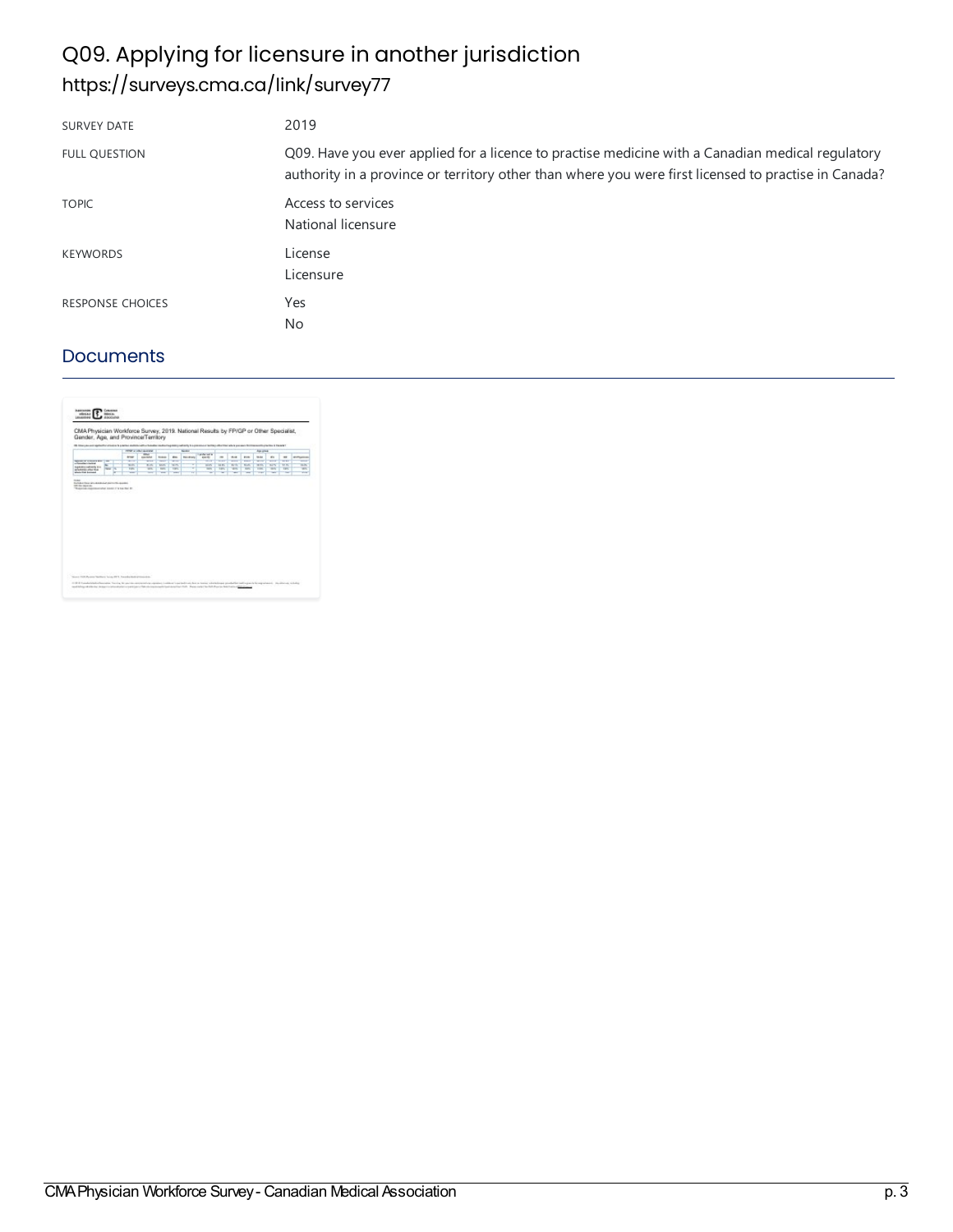## Q10. Obstacles to applying for licensure <https://surveys.cma.ca/link/survey79>

| <b>SURVEY DATE</b>      | 2019                                                                                                                                                                                                                                                                                                                                                                                                                                                                                                                                                 |
|-------------------------|------------------------------------------------------------------------------------------------------------------------------------------------------------------------------------------------------------------------------------------------------------------------------------------------------------------------------------------------------------------------------------------------------------------------------------------------------------------------------------------------------------------------------------------------------|
| <b>FULL QUESTION</b>    | Q10. What factors did you consider significant obstacles with respect to applying for licensure in<br>another province or territory?                                                                                                                                                                                                                                                                                                                                                                                                                 |
| <b>TOPIC</b>            | Access to services<br>National licensure                                                                                                                                                                                                                                                                                                                                                                                                                                                                                                             |
| <b>KEYWORDS</b>         | License<br>Licensure<br><b>Barriers</b><br>Practice obstacles                                                                                                                                                                                                                                                                                                                                                                                                                                                                                        |
| <b>RESPONSE CHOICES</b> | Obtaining credential verification for or from the provincial/territorial regulatory authority<br>Obtaining letter(s) of good standing from the provincial/territorial regulatory authority<br>Obtaining reference or character letters<br>Obtaining police record check<br>Cost of getting licensed in the other province or territory<br>Length of the process to obtain a licence in the other province or territory<br>The overall complexity of the process to obtain a licence<br>Other, please specify:<br>There were no significant obstacles |

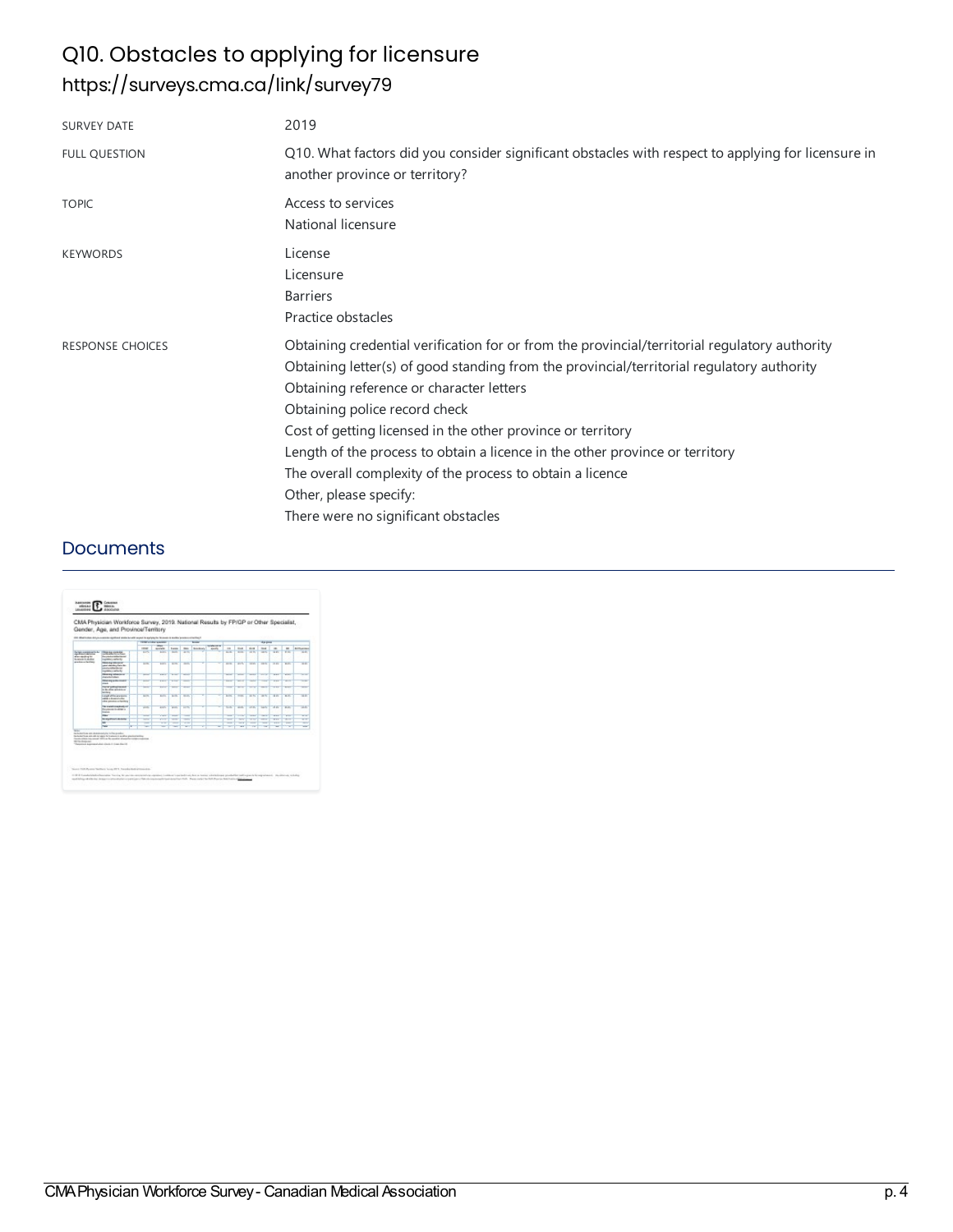### Q11. Support for national licensure <https://surveys.cma.ca/link/survey82>

| <b>SURVEY DATE</b>      | 2019                                                                                                                                              |
|-------------------------|---------------------------------------------------------------------------------------------------------------------------------------------------|
| <b>FULL QUESTION</b>    | Q11. How supportive would you be of the implementation of national licensure that would enable<br>practice in all Canadian provinces/territories? |
| <b>TOPIC</b>            | Access to services<br>National licensure                                                                                                          |
| <b>KEYWORDS</b>         | License<br>Licensure                                                                                                                              |
| <b>RESPONSE CHOICES</b> | Not at all supportive<br>Not very supportive<br>No opinion<br>Somewhat supportive<br>Very supportive                                              |

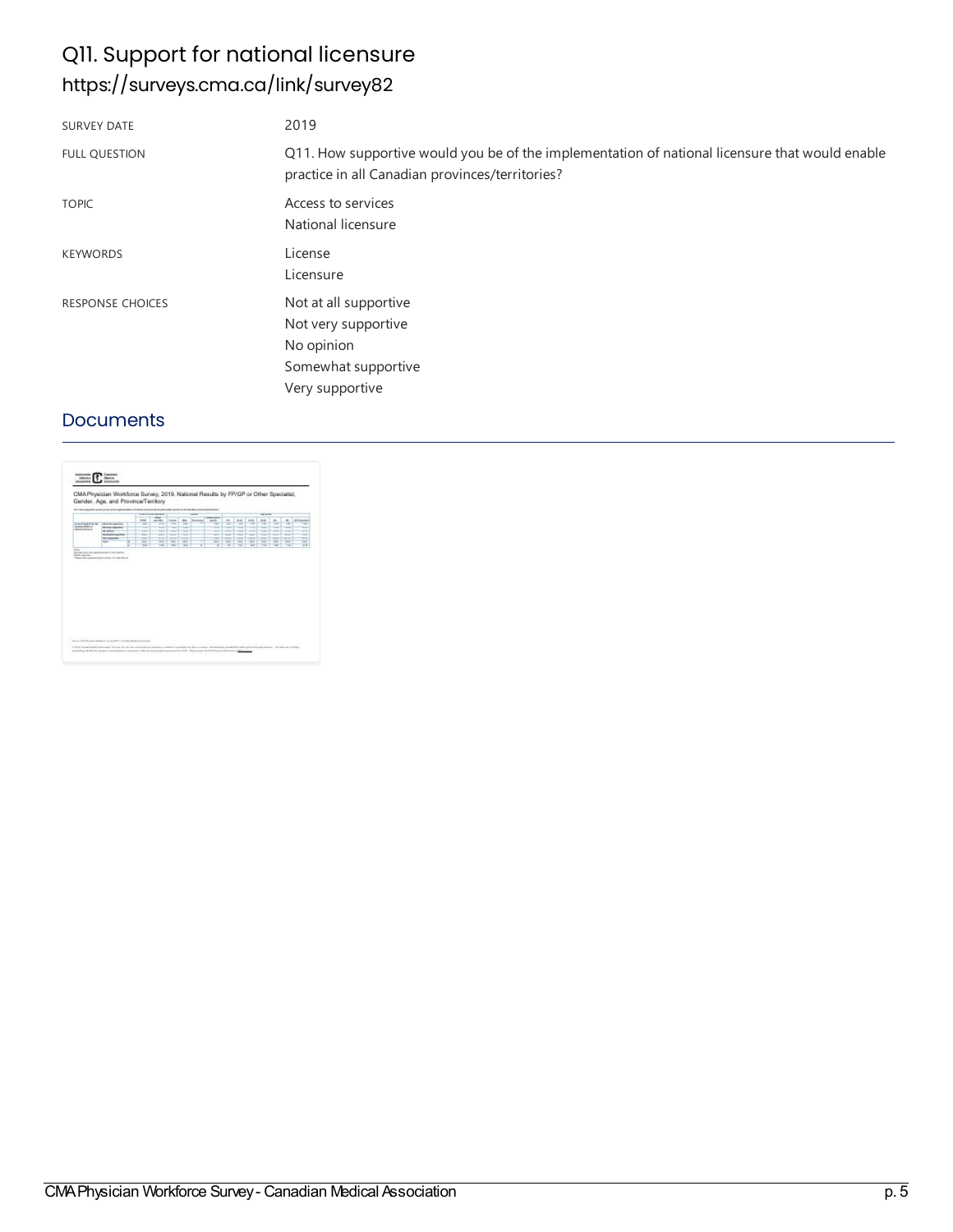## Q12. Impact of national licensure on physician practices <https://surveys.cma.ca/link/survey83>

| <b>SURVEY DATE</b>      | 2019                                                                                                                                                                                                                                                                                                                                                                    |
|-------------------------|-------------------------------------------------------------------------------------------------------------------------------------------------------------------------------------------------------------------------------------------------------------------------------------------------------------------------------------------------------------------------|
| <b>FULL QUESTION</b>    | Q12. If a national licensure system were implemented today, how likely would you be to: Highly<br>unlikely Somewhat unlikely Unsure Somewhat likely Highly likely                                                                                                                                                                                                       |
| <b>TOPIC</b>            | Access to services<br>National licensure<br>Patient care                                                                                                                                                                                                                                                                                                                |
| <b>KEYWORDS</b>         | License<br>Licensure<br>Changes<br>Portability<br>Locum<br>Virtual care<br>Rural practice<br>Access                                                                                                                                                                                                                                                                     |
| <b>RESPONSE CHOICES</b> | Seek out locum opportunities in other provinces/ territories<br>Practise in multiple provinces/territories on an ongoing basis<br>Provide virtual care (e.g., telemedicine) to patients in other provinces/territories<br>Practise temporarily in rural/remote areas in other provinces/territories<br>Participate in further training in another province or territory |